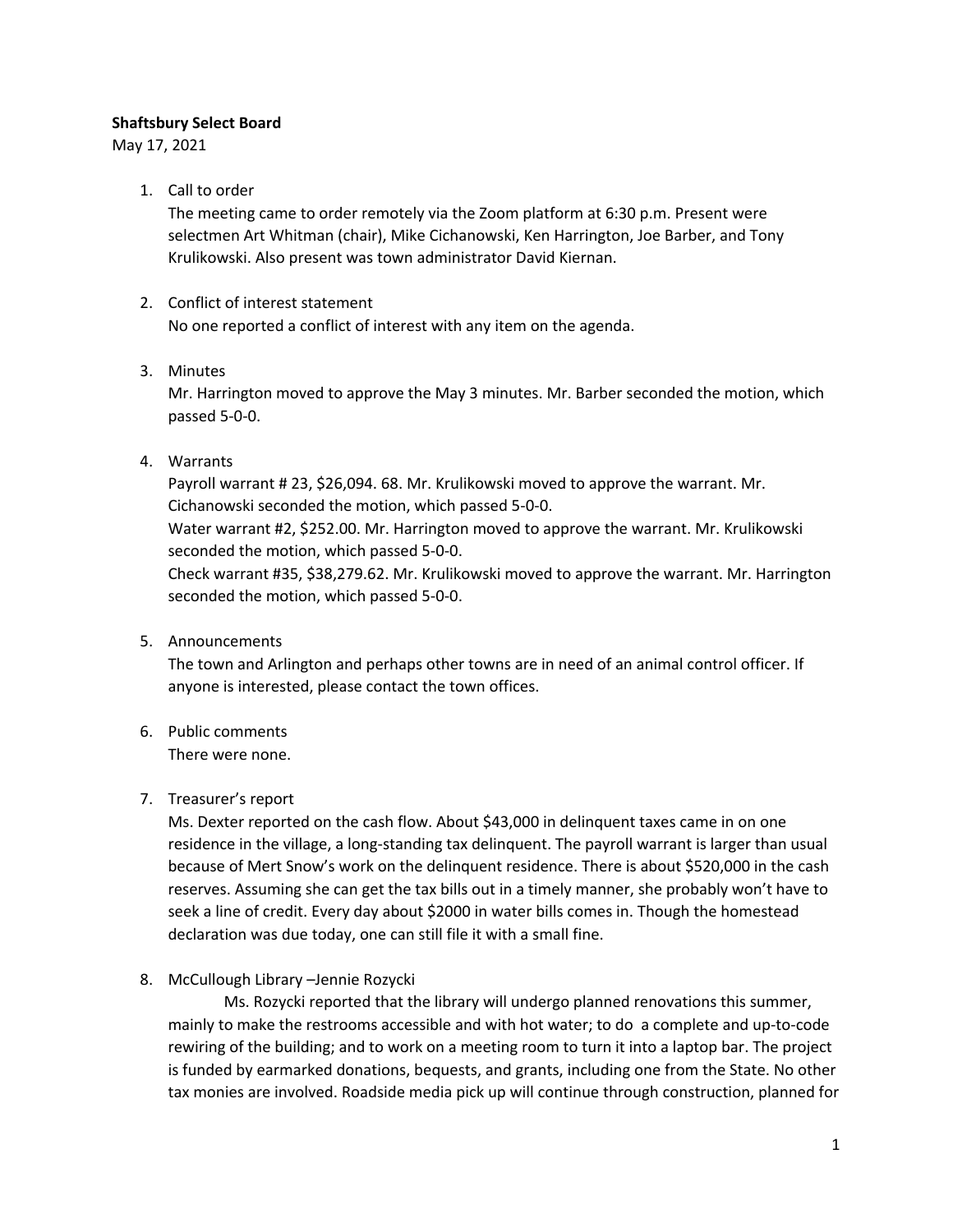June-October. A welcome back weekend will be held later this year to celebrate the 100<sup>th</sup> birthday of the library, which opened in August 1921.

Construction plans have gone out to bid. A pre-bid conference will be held May 18 at 11 a.m. at the library.

In later stages, a fire-safe staircase and an elevator will be installed.

9. Transfer station, new contract proposal with Casella

There are two different options on the table: 1) that we turn everything over to Casella, who would provide all employees and collect all fees. Though we will no longer have to worry about it, neither will we have any control over it. 2) that we control everything. The two employees needed and would be Town employees.

The costs of each option would be about the same.

An advantage to option two is that we can better control when containers are carted away and so perhaps reduce costs. (Now they sometimes go out only partly full.) It would also allow the town to better design the recycling unit and offer more space in the recycling facility.

Mr. Barber and Mr. Whitman said they were in favor of town control.

Mr. Kiernan said the agreement would be a pricing agreement lasting for one year. He said the station would be doing away with C&D, which could go to Bennington or Sunderland, because Shaftsbury doesn't have a scale. White goods would be treated as they are now. NO matter which option is chosen, the town will have to begin to cover the costs of recycling, which no longer can support itself.

Mr. Kiernan said the road crew can build the new recycling facility if necessary. It will allow the parking of bigger containers, which would reduce hauling costs. Those containers will be a little more expensive.

Mr. Whitman asked if we should wait to hear from the public what they want or begin negotiating. Mr. Krulikowski said we should begin negotiating, but meanwhile, welcome public comments. Mr. Barber thought we should begin negotiating, because we are working to provide a safer experience for the public. Mr. Whitman said it seems that at present it is the consensus of the board to take over the operation. Signing of any contract will happen in late June.

### 10. Resolution adopting new Hazard Mitigation Plan

Mr. Kiernan read the resolution summarizing the work done to date and agreeing to adopt the plan resulting from those efforts, which is dated April 25, 2021. Mr. Harrington moved to adopt the resolution. Mr. Krulikowski seconded the motion, which passed 5-0-0. Mr. Kiernan will find out how many signatures are needed.

#### 11. DPW report

Mr. Kiernan reported that ditch cleaning will take place on Daniels Road this week. Tree work is underway on Rollin Rd. this week. The road may be closed for the occasional felling of trees. Afterward, ditches and culverts will be installed.

Grading will take place on Horton Hill, East Road, West Mountain, and Mattison this week.

Mr. Kiernan said he doesn't know what the Volvo situation is.